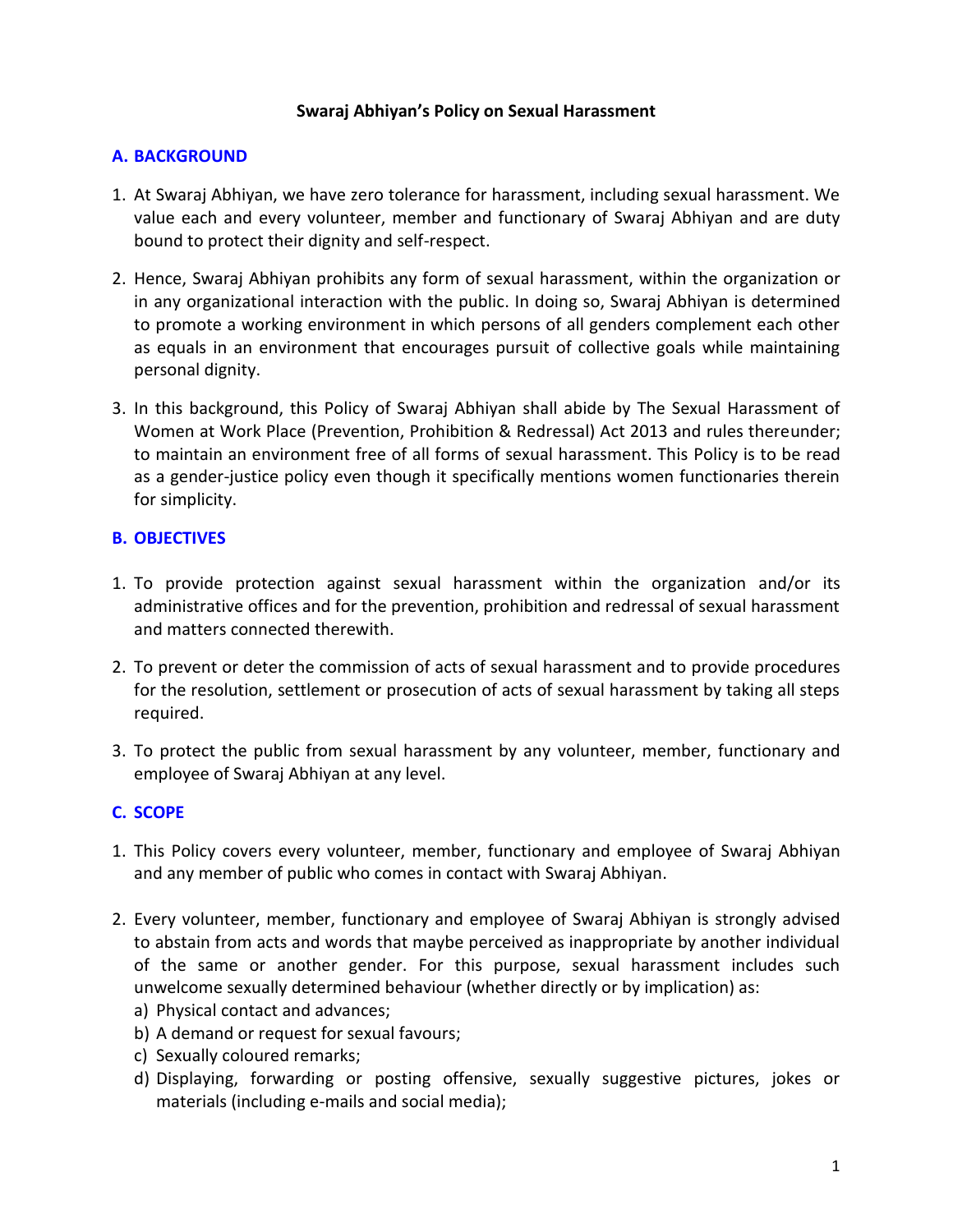e) Any other unwelcome physical, verbal or non-verbal conduct of sexual nature.

## **D. INTERNAL COMPLAINTS COMMITTEE**

- 1. A Central Internal Complaints Committee (**ICC** or **Internal Committee**) is established for Swaraj Abhiyan and shall address the issue of sexual harassment cases at all locations. The ICC shall consist of 5 members, as follows:
	- a) 1 senior women member/employee of Swaraj Abhiyan, who shall act as the Presiding Officer of ICC.
	- b) 2 members committed to the cause of women or who have had experience in social work or have legal knowledge.
	- c) 2 member from outside Swaraj Abhiyan, from amongst non-governmental organisations committed to the cause of women or a person familiar with the issues relating to sexual harassment.
- 2. A majority of ICC members shall be women.
- 3. ICC members shalll hold their position for a period of 3 years from the date of appointment.
- 4. Names of Members of the present ICC have been given in *Annexure I*, which shall be updated from time to time.

## **E. COMPLAINT REDRESSAL MECHANISM**

### 1. **Complaint Receipt and Inquiry**

- a) Any aggrieved person may make in writing, a complaint of sexual harassment at workplace (in context of organizational work and in respect of volunteers, members and functionaries of Swaraj Abhiyan) to the ICC, giving details of the sexual harassment meted out, within a period of 3 months from the date of the incident (in case of a series of incidents, the complaint must be made within a period of 3 months from the date of last incident) against the respondent (which expression means a person against whom the aggrieved woman has made the complaint). This period may be extended for a further period of 3 months. If circumstances warrant, allowing further extension to specific period shall be at discretion of the ICC.
- b) The Presiding Officer or any member of the ICC can render reasonable assistance to the person for making a complaint in writing, in case they are unable to do so.
- c) The aggrieved person or the respondent should represent in person but will be entitled to seek assistance from fellow member or employee, as the case may be, in the proceedings before the ICC.
- d) On receipt of complaint, the ICC shall decide the place and time for hearing the complaint and shall intimate the date, time and place of hearing to the aggrieved person and respondent.
- e) The ICC, before initiating an inquiry, based on discussion with or at the request of the aggrieved person, may take steps to settle the matter between her/him and the respondent through conciliation (conciliation process has been mentioned later in this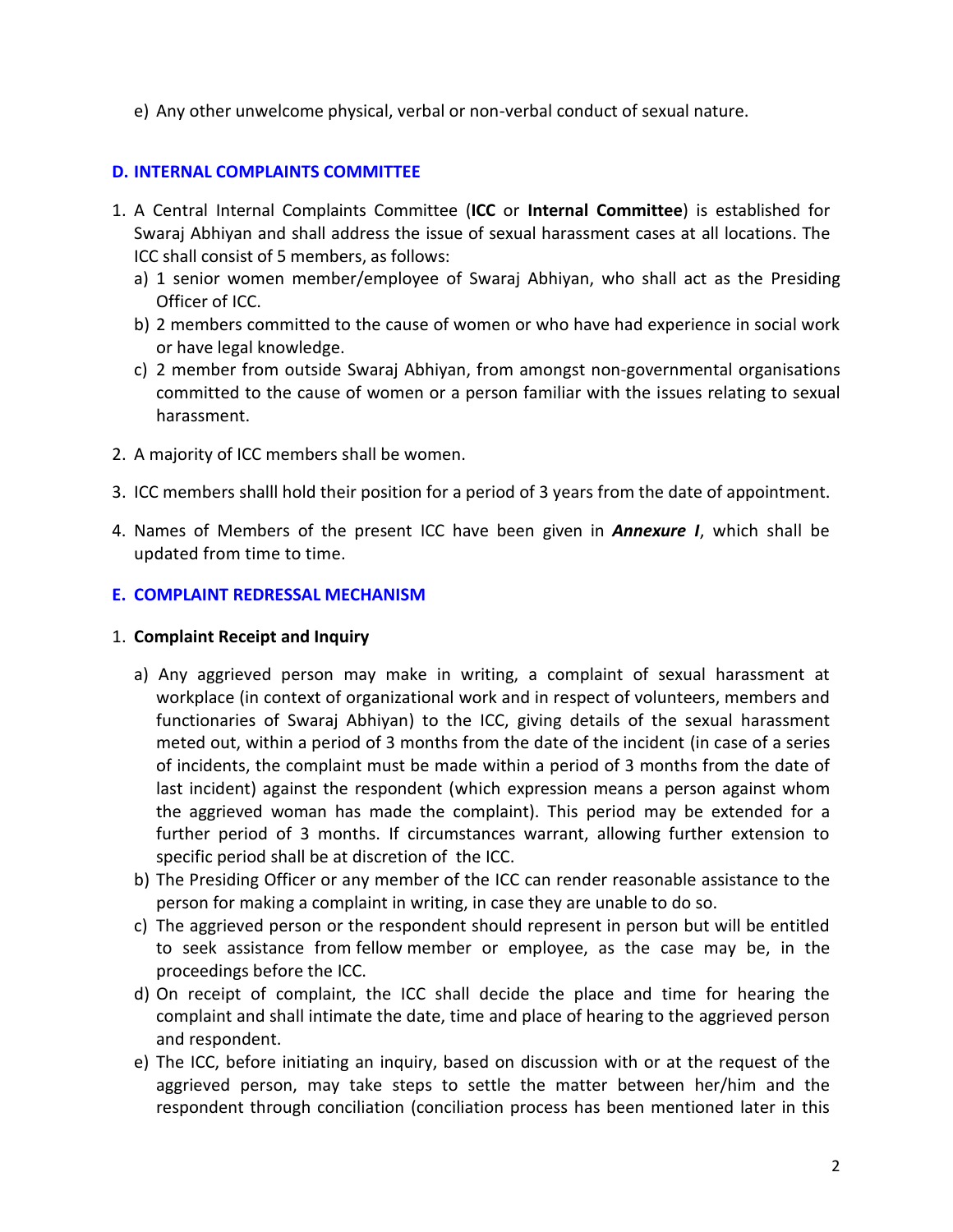document), provided that no monetary settlement shall be the basis of conciliation.

- f) At the first meeting, the ICC shall hear the aggrieved person and record her/his allegations. ICC may, if required, ask the aggrieved person to submit any corroborative material with documentary proof, if any, oral or written materials etc., and to furnish additional information about the alleged harassment.
- g) The ICC shall maintain complete confidentiality, sensitivity and appropriate judgment while investigating.
- h) No legal practitioner will be allowed to represent either the aggrieved person or the respondent in the proceedings before the ICC.
- i) The ICC shall provide every reasonable opportunity to the complainant and to the respondent for putting forward and defending their respective case.
- k) The ICC shall hand over the statement of allegation (Chargesheet) to the respondent in writing and give the aforesaid an opportunity to submit a written explanation if he/she so desires, within three days.
- l) The ICC members shall meet every 3 months or such further period as it may decided, even in the absence of a complaint and document the date of the meeting.
- m)The Presiding Officer of the ICC will be responsible for calling meetings and for maintaining records.
- n) All Complaints with relevant information and documents should be sent to the to ICC at *[genderjustice.swarajabhiyan@gmail.com](mailto:genderjustice.swarajabhiyan@gmail.com)*

## 2**. Inquiry Report and Action**

- a) The ICC shall, complete the inquiry within 90 days.
- b) The ICC shall provide a report of its findings within 10 days from the date of completion of the inquiry to the Office Bearers of Swaraj Abhiyan and such report shall also be made available to the concerned parties.
- c) If the allegation against the respondent has not been proved, the ICC may recommend that no action needs to be taken in the matter.
- d) If the ICC arrives at the conclusion that the allegation against the respondent has been proved, the respondent shall be subject to disciplinary action within 60 days of the ICC providing its report to the Office Bearers of Swaraj Abhiyan.
- e) Disciplinary action may involve warning, formal reprimand, suspension of membership, termination of membership, relieving from any post/ responsibility for a specified period or on a permanent basis, or any other punishment deemed fit.
- f) Where any misconduct is found by the ICC, recommended disciplinary action shall mandatorily be taken against the respondent by the Office Bearers, as per rules laid down in the Act.
- g) Where the Office Bearers of Swaraj Abhiyan leadership team is legally advised that any such incident constitutes a criminal offence, they shall will inform the relevant authority, provide full details and request appropriate action. If the aggrieved party directly takes any action, against the respondent, either civil or criminal, the ICC on becoming aware of such action by the aggrieved party, shall been entitled to, suomoto, start the internal enquiry/investigation and recommend appropriate action.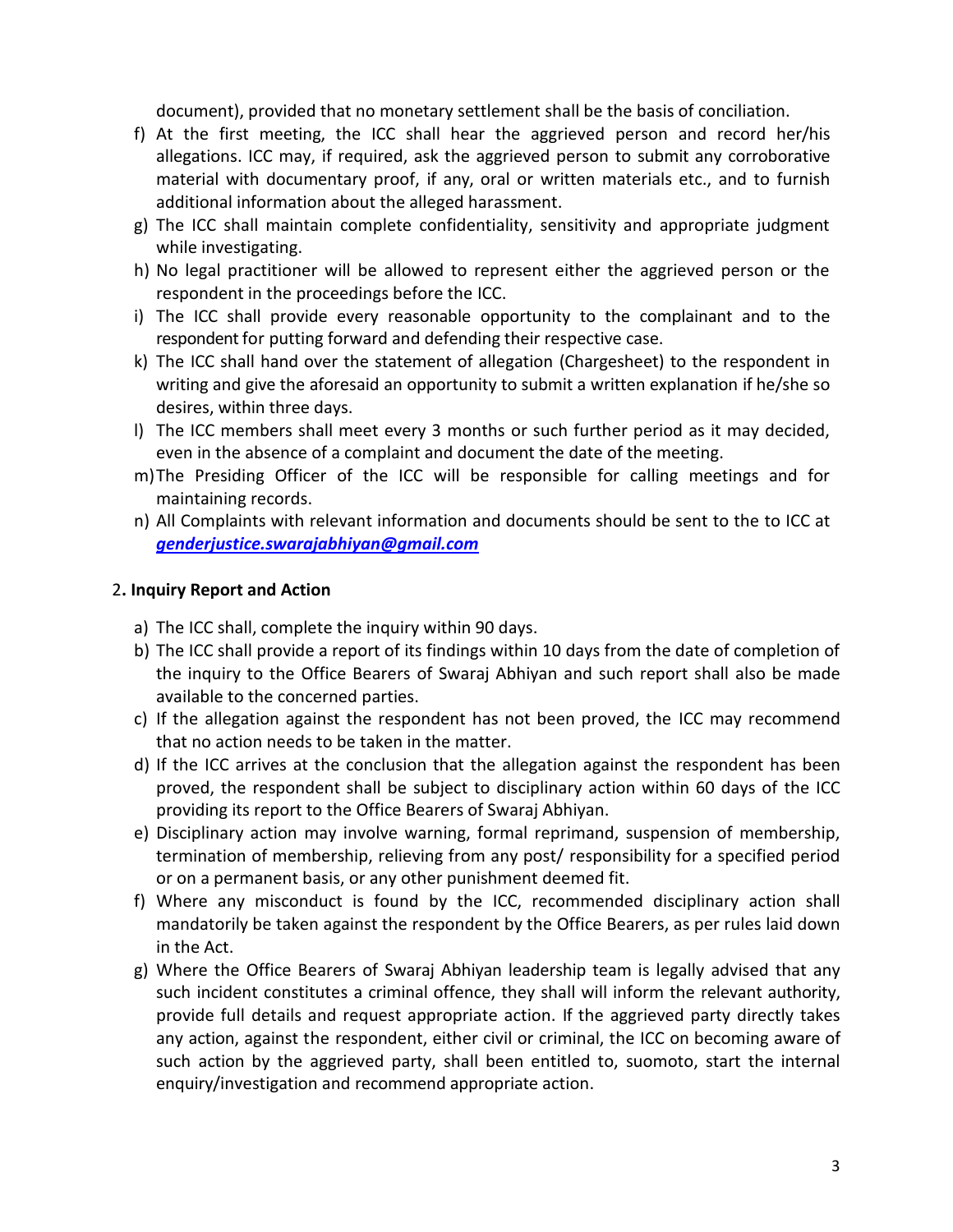h) This Policy does not bar the aggrieved person or the respondent to pursue formal legal remedies or resolution.

# **3. Process of Conciliation**

- a) The ICC may, before initiating an inquiry, at the request of the aggrieved person, take steps to settle the matter between her/nim and the respondent through conciliation provided that no monetary settlement shall be made as a basis of conciliation.
- b) Where a settlement has been arrived, the ICC shall record the settlement so arrived and forward the same to the Office Bearers of Swaraj Abhiyan to take action as specified in the recommendation.
- c) The ICC shall provide the copies of the settlement to the aggrieved person and the respondent.
- d) Where the settlement is arrived, no further inquiry shall be conducted by the ICC.
- e) Where the aggrieved person informs the ICC that any term or condition of the settlement arrived at has not been complied with by the respondent, the ICC shall proceed to make an inquiry into the complaint or as the case may be, forward the complaint to the police.

# **4. Confidentiality:**

All information received through the investigation shall be kept confidential. Any person (including witnesses) who breach confidentiality shall be liable for Disciplinary Action.

## **F. AWARENESS**

- 1. All volunteers, members, employees and relevant persons shall have access to this Policy at any given point of time. Clarifications with regard to this Policy shall be addressed by Swaraj Abhiyan's Office Bearers.
- 2. A brief shall be given to all existing volunteers, members and employees regarding the features of this Policy and such brief shall also be given to new volunteers, members and employees during their induction.

# **G. FALSE ACCUSATIONS**

- 1. Complaints of sexual harassment shall be taken up with utmost seriousness. However, there shall be zero tolerance for false complaints and accusations.
- 2. If the ICC comes to a conclusion that the allegations were made with malicious intention and/or were based on false/forged documents or with misleading intent, the ICC shall proceed to satisfy itself beyond reasonable doubt about such malicious intent, falsehood, forgery or misleading intent and once satisfied, the ICC may recommend action to be taken against the person who has made the complaint, which may include termination of service or suspension or termination of membership, as the case may be.